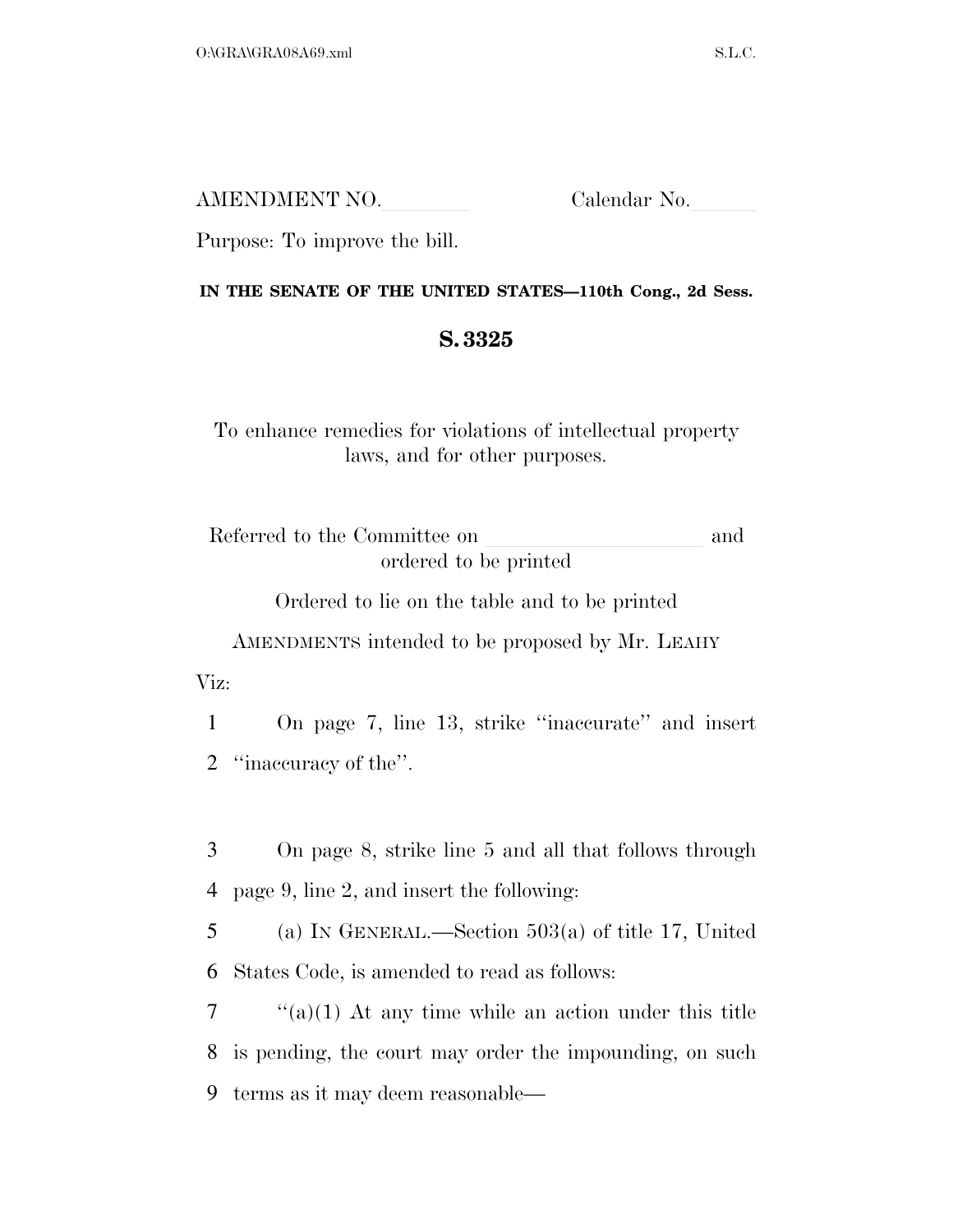1  $\langle (A)$  of all copies or phonorecords claimed to have been made or used in violation of the exclusive right of the copyright owner;

 ''(B) of all plates, molds, matrices, masters, tapes, film negatives, or other articles by means of which such copies of phonorecords may be repro-duced; and

8 "(C) of records documenting the manufacture, sale, or receipt of things involved in any such viola- tion, provided that any records seized under this subparagraph shall be taken into the custody of the court.

 ''(2) For impoundments of records ordered under 14 paragraph  $(1)(C)$ , the court shall enter an appropriate protective order with respect to discovery and use of any records or information that has been impounded. The pro- tective order shall provide for appropriate procedures to ensure that confidential, private, proprietary, or privileged information contained in such records is not improperly disclosed or used.

 ''(3) The relevant provisions of paragraphs (2) through (11) of section 34(d) of the Trademark Act (15 23 U.S.C.  $1116(d)(2)$  through  $(11)$ ) shall extend to any im-24 poundment of records ordered under paragraph  $(1)(C)$ that is based upon an ex parte application, notwith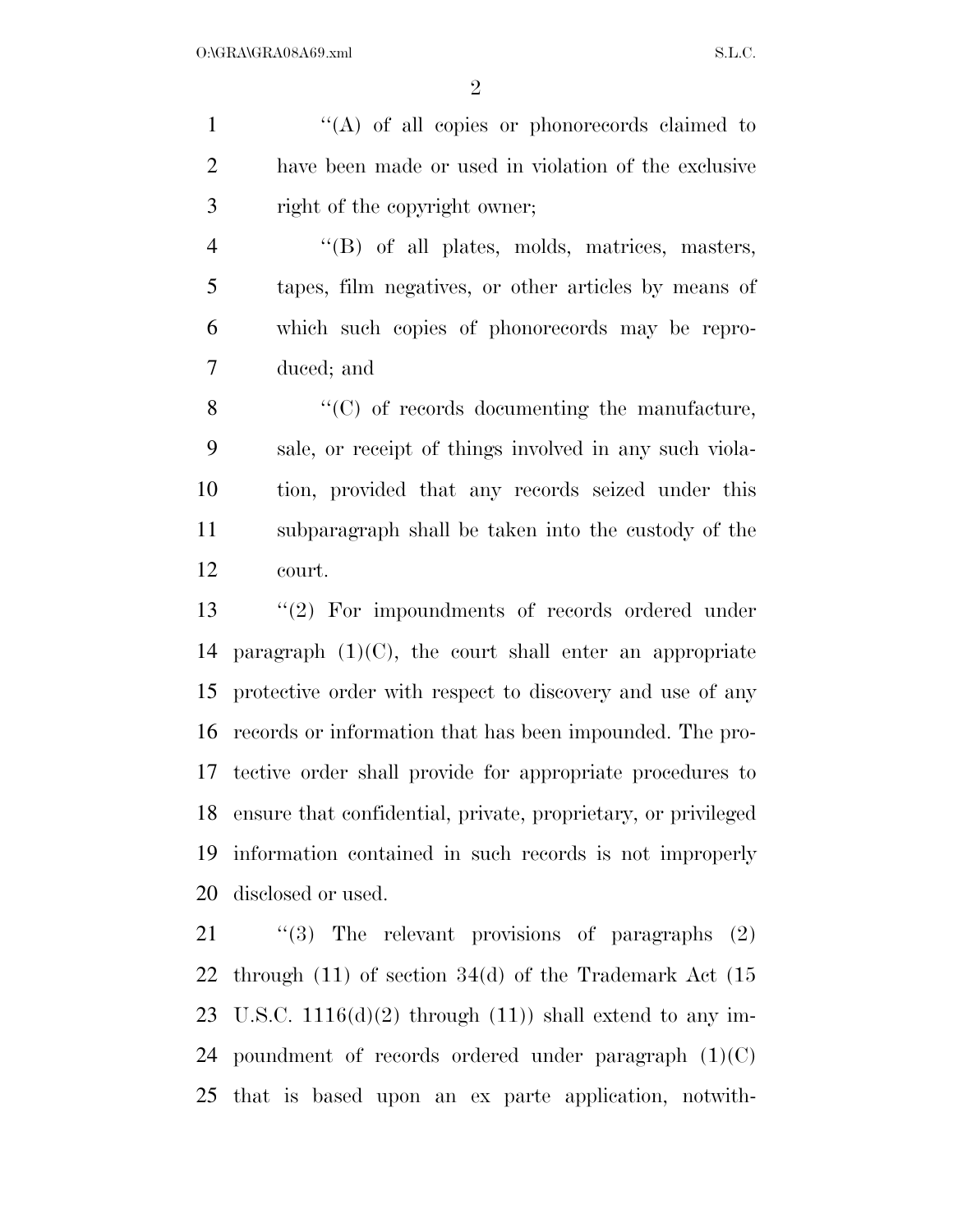$O:\n *ORA\vee *GRA**$ 08A69.xml S.L.C.

 standing the provisions of rule 65 of the Federal Rules of Civil Procedure. Any references in paragraphs (2) through (11) of section 34(d) of the Trademark Act to section 32 of such Act shall be read as references to sec- tion 501 of this title, and references to use of a counterfeit mark in connection with the sale, offering for sale, or dis- tribution of goods or services shall be read as references to infringement of a copyright.''.

 (b) PROTECTIVE ORDER FOR SEIZED RECORDS.— Section 34(d)(7) of the Trademark Act (15 U.S.C. 11 1116(d)(7)) is amended to read as follows:

12 ''(7) Any materials seized under this subsection shall be taken into the custody of the court. For sei- zures made under this section, the court shall enter an appropriate protective order with respect to dis- covery and use of any records or information that has been seized. The protective order shall provide for appropriate procedures to ensure that confiden- tial, private, proprietary, or privileged information contained in such records is not improperly disclosed or used.''.

On page 11, line 7, strike ''**, TRANSSHIPMENT,** ''.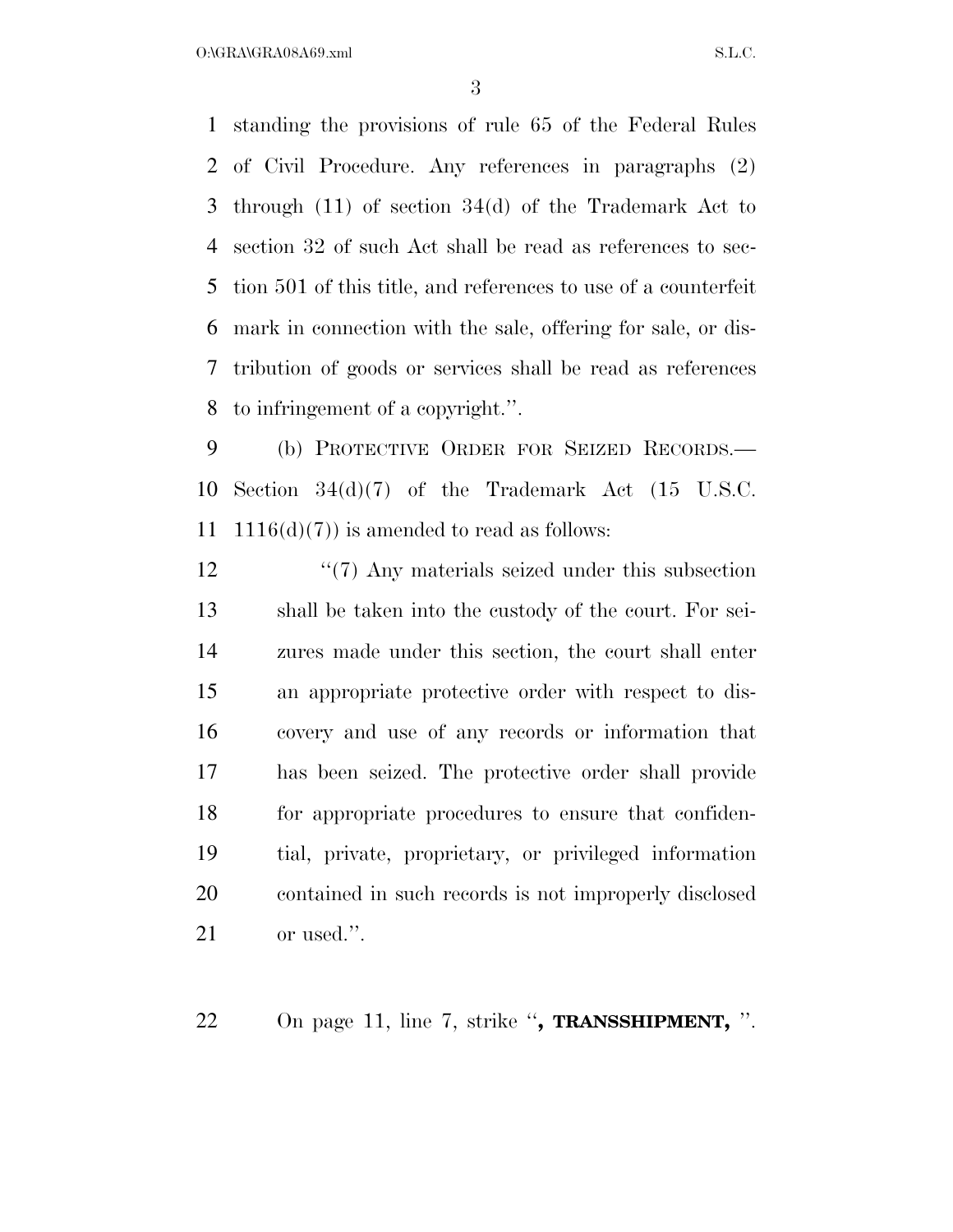On page 11, lines 12 and 13, strike ''**TRANS-SHIPMENT,**''.

On page 11, line 20, strike ''TRANSSHIPMENT,''.

On page 12, line 1, strike ''TRANSSHIPMENT''.

 On page 12, lines 3 and 4, strike '', transshipment through the United States''.

 On page 12, line 8, strike ''copyright or'' and insert ''copyright, or which''.

On page 18, lines 14 and 15, strike ''or 1204''.

 On page 19, line 7, after ''section.'' insert the fol- lowing: ''For seizures made under this section, the court shall enter an appropriate protective order with respect to discovery and use of any records or information that has been seized. The protective order shall provide for ap- propriate procedures to ensure that confidential, private, proprietary, or privileged information contained in such records is not improperly disclosed or used.''.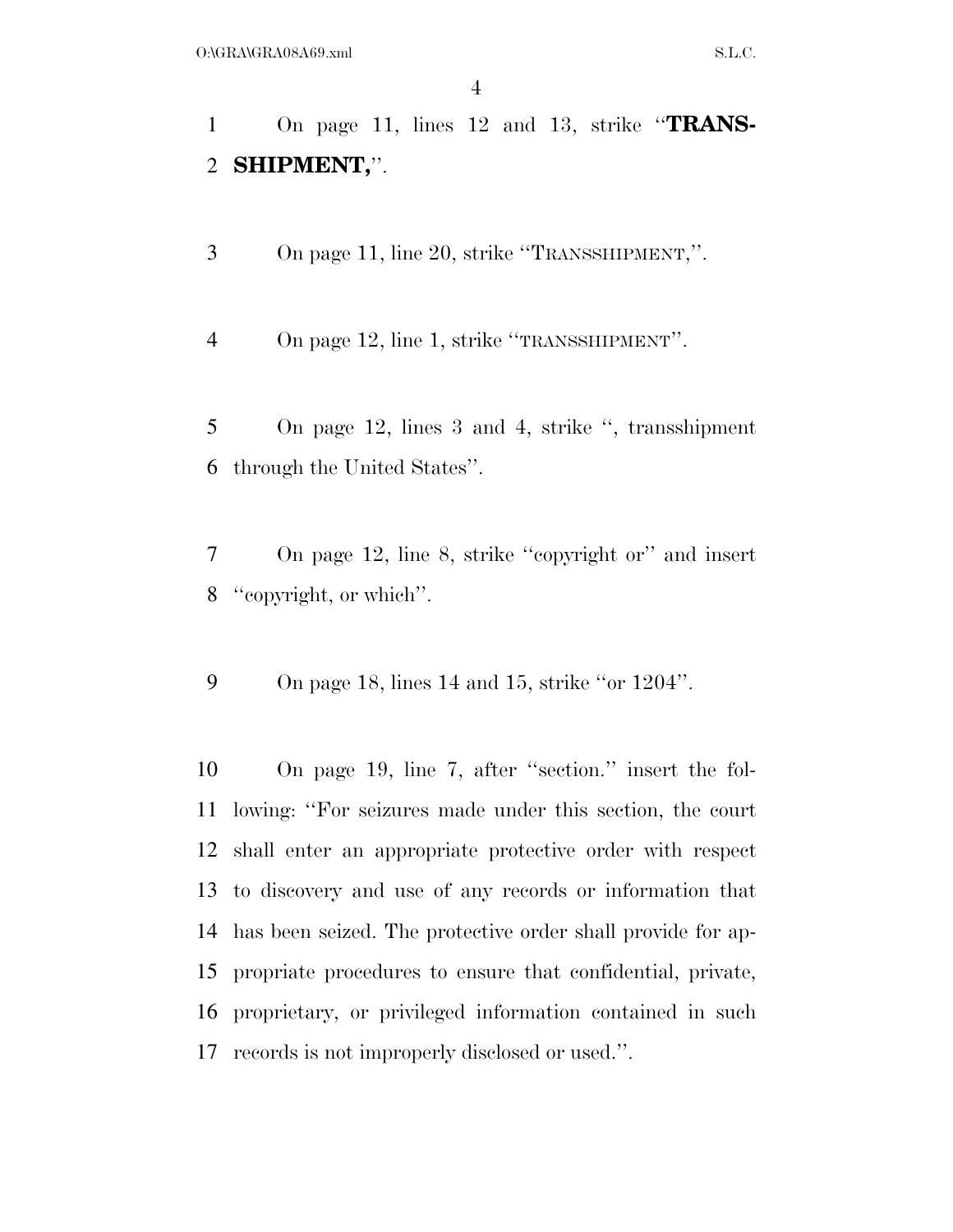1 On page 20, line 21, strike "or 1204".

 On page 24, line 4, strike ''**PIRACY**'' and insert ''**INFRINGEMENT**''.

 On page 24, line 24, strike ''piracy'' and insert ''in-fringement''.

 On page 25, between lines 3 and 4, insert the fol-lowing:

 (D) facilitate the issuance of policy guid- ance to departments and agencies on basic issues of policy and interpretation, to the extent necessary to assure the coordination of intellec- tual property enforcement policy and consist-13 ency with other law;

14 On page 25, line 4, strike  $"(\mathbf{D})"$  and insert  $"(\mathbf{E})"$ .

15 On page 25, line 7, strike " $(E)$ " and insert " $(F)$ ".

16 On page 25, line 12, strike " $(F)$ " and insert " $(G)$ ".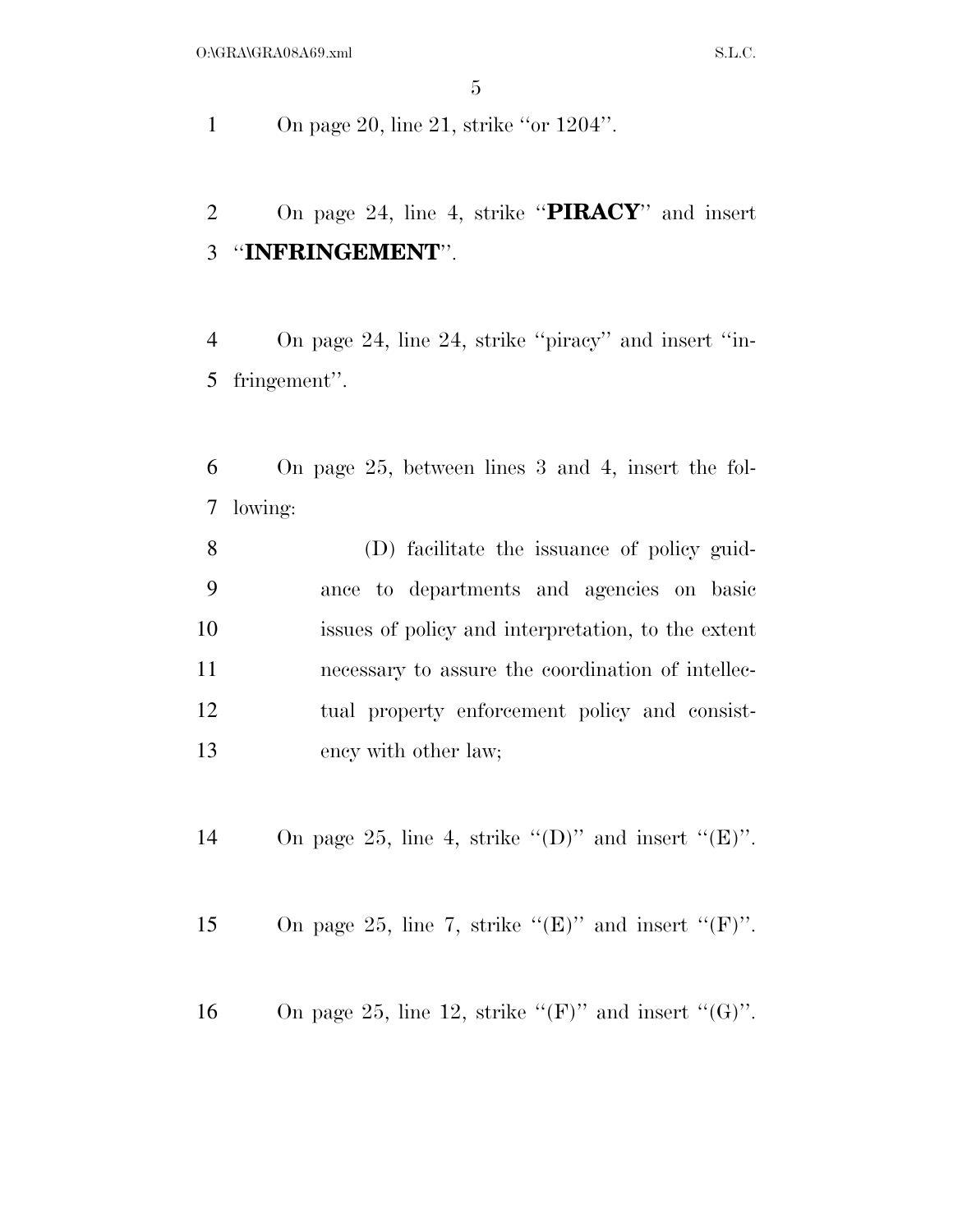| $\mathbf{1}$   | On page 25, strike line 19 and all that follows       |
|----------------|-------------------------------------------------------|
| $\overline{2}$ | through page $27$ , line 3, and insert the following: |
| 3              | (A) ESTABLISHMENT.—There is estab-                    |
| $\overline{4}$ | lished an interagency intellectual property en-       |
| 5              | forcement advisory committee composed of the          |
| 6              | IPEC, who shall chair the committee, and—             |
| 7              | (i) Senate-confirmed representatives                  |
| 8              | of the following departments and agencies             |
| 9              | who are involved in intellectual property             |
| 10             | enforcement, and who are, or are ap-                  |
| 11             | pointed by, the respective heads of those             |
| 12             | departments and agencies:                             |
| 13             | (I) The Office of Management                          |
| 14             | and Budget.                                           |
| 15             | (II) The Department of Justice.                       |
| 16             | (III) The United States Patent                        |
| 17             | and Trademark Office and other rel-                   |
| 18             | evant units of the Department of                      |
| 19             | Commerce.                                             |
| 20             | (IV) The Office of the United                         |
| 21             | States Trade Representative.                          |
| 22             | (V) The Department of State,                          |
| 23             | the United States Agency for Inter-                   |
| 24             | national Development, and the Bu-                     |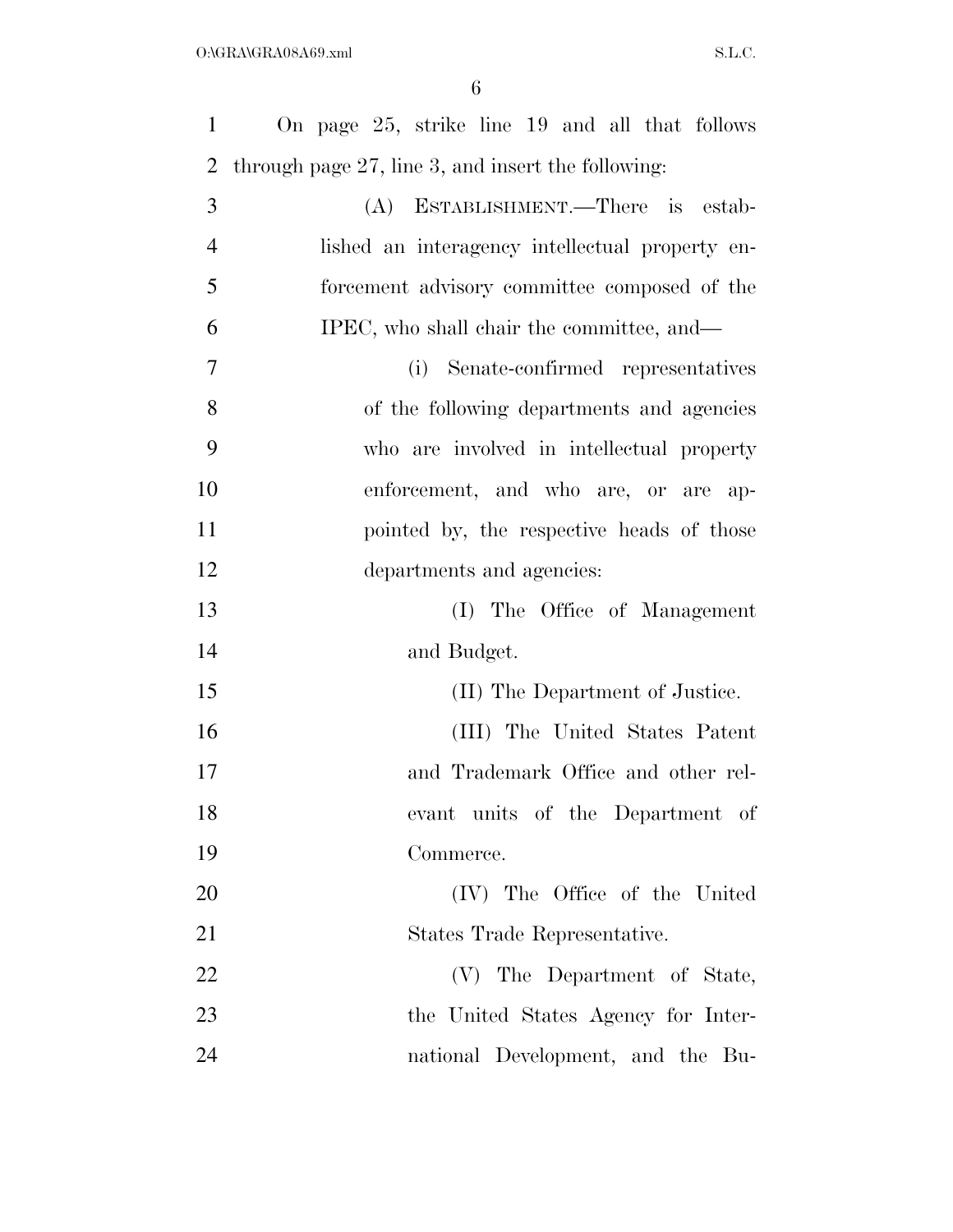| $\mathbf{1}$   | reau of International Narcotics Law        |
|----------------|--------------------------------------------|
| $\overline{2}$ | Enforcement.                               |
| 3              | (VI) The Department of Home-               |
| $\overline{4}$ | land Security, United States Customs       |
| 5              | and Border Protection, and United          |
| 6              | States Immigration and Customs En-         |
| $\overline{7}$ | forcement.                                 |
| 8              | (VII) The Food and Drug Ad-                |
| 9              | ministration of the Department of          |
| 10             | Health and Human Services.                 |
| 11             | (VIII) Any such other agencies             |
| 12             | as the President determines to be sub-     |
| 13             | stantially involved in the efforts of the  |
| 14             | Federal Government to combat coun-         |
| 15             | terfeiting and piracy; and                 |
| 16             | (ii) the Register of Copyrights, or a      |
| 17             | senior representative of the United States |
| 18             | Copyright Office appointed by the Register |
| 19             | of Copyrights.                             |
|                |                                            |
|                |                                            |

 On page 27, line 7, strike ''piracy'' and insert ''in-fringement''.

 On page 27, line 22, strike ''piracy'' and insert ''in-fringement''.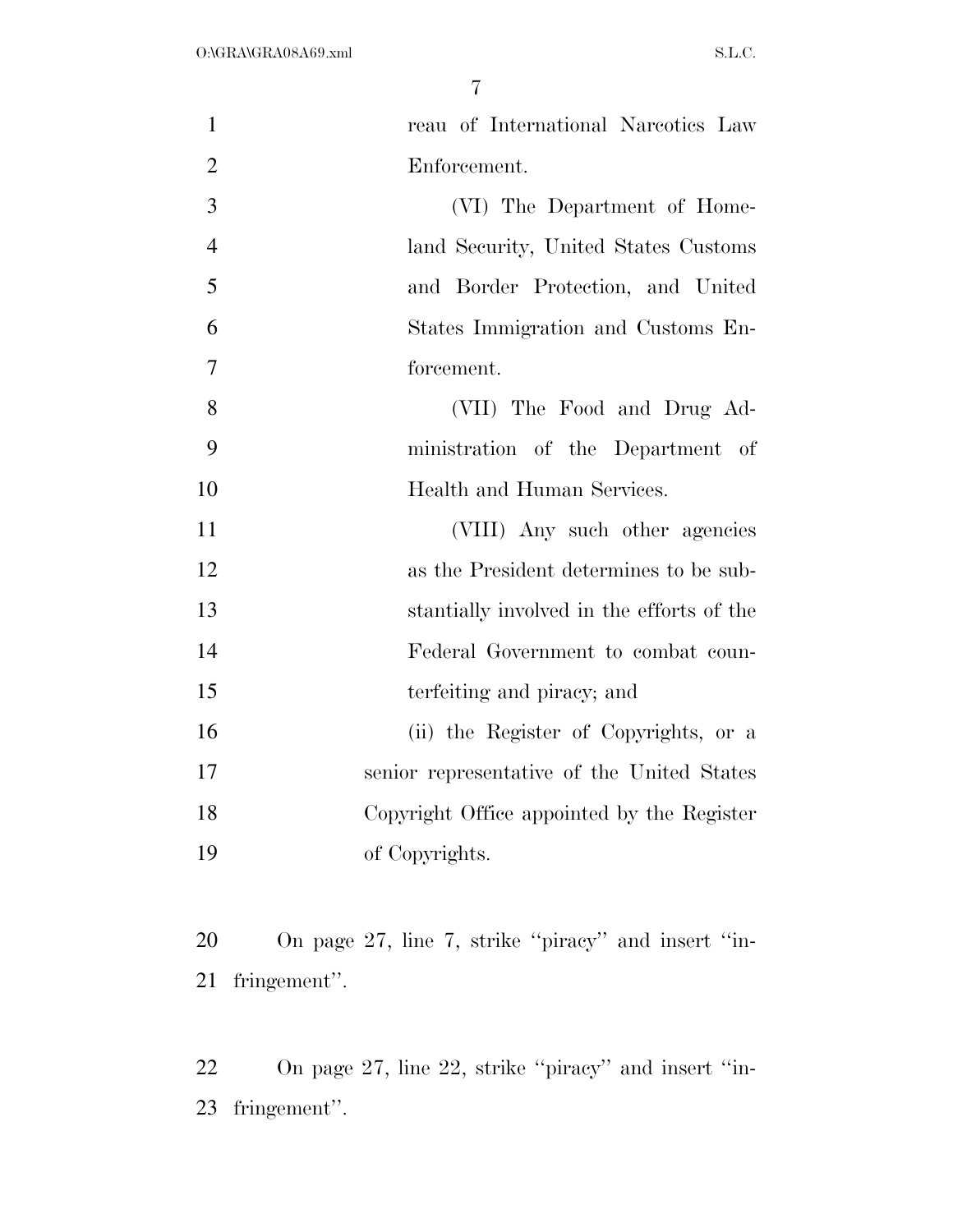On page 28, line 1, strike ''pirated'' and insert ''in-fringed''.

 On page 28, line 7, strike ''pirated'' and insert ''in-fringed''.

 On page 28, line 15, strike ''pirated'' and insert ''in-fringed''.

 On page 28, line 17, strike ''piracy'' and insert ''in-fringement''.

 On page 28, line 22, strike ''pirated'' and insert ''in-fringed''.

 On page 29, lines 9 and 10, strike ''pirated'' and in-sert ''infringed''.

 On page 31, line 2, strike ''piracy'' and insert ''in-fringement''.

 On page 31, line 16, strike ''piracy'' and insert ''in-fringement''.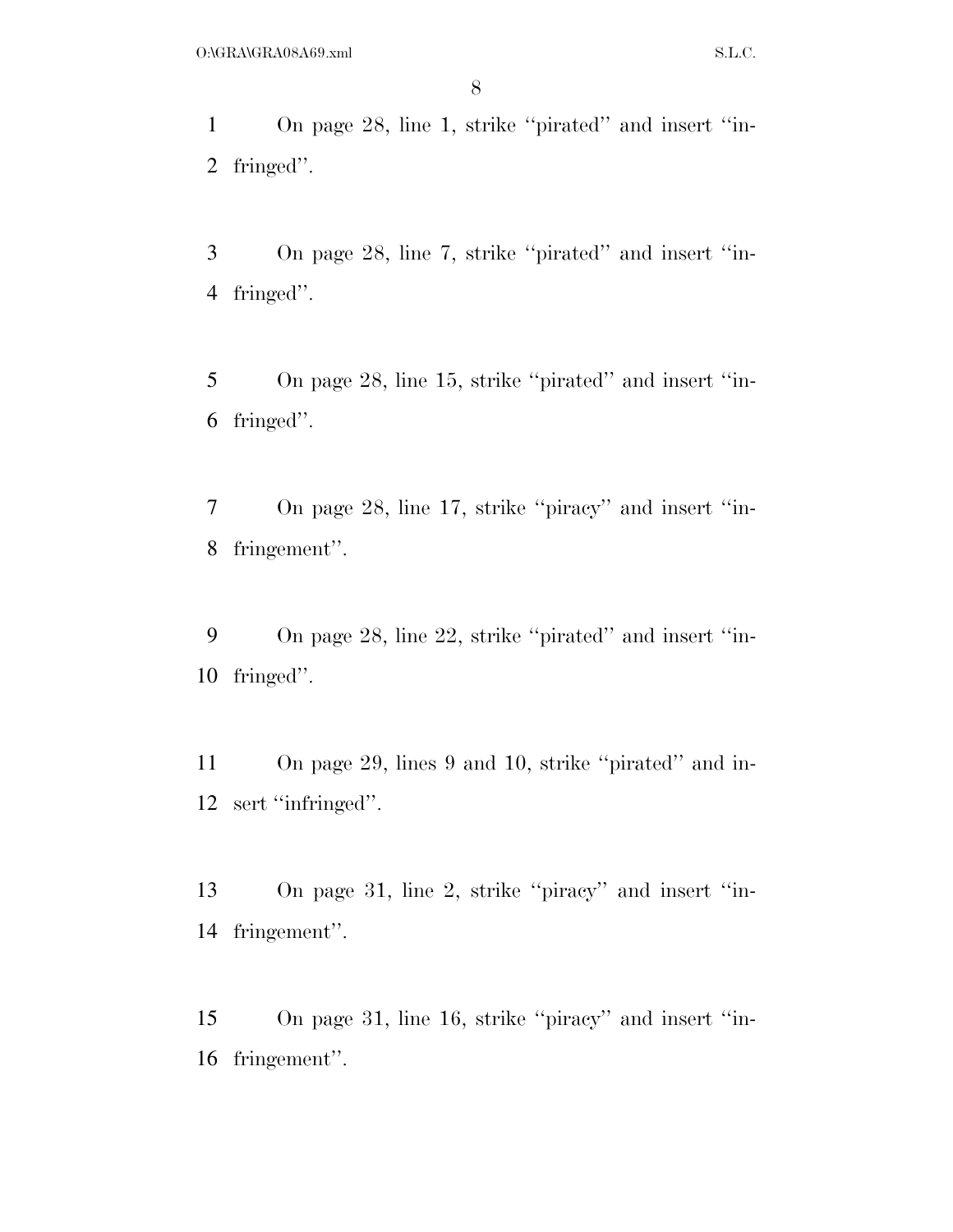On page 32, line 2, strike ''piracy'' and insert ''in-fringement''.

 On page 32, line 15, strike ''piracy'' and insert ''in-fringement''.

 On page 33, line 1, strike ''piracy'' and insert ''in-fringement''.

 On page 33, line 10, strike ''pirated'' and insert ''in-fringed''.

 On page 33, line 25, strike ''piracy'' and insert ''in-fringement''.

 On page 35, lines 1 and 2, strike ''pirated'' and insert ''infringed''

 On page 35, line 16, strike ''piracy'' and insert ''in-fringement''.

 On page 36, strike lines 21 through 23, and insert the following: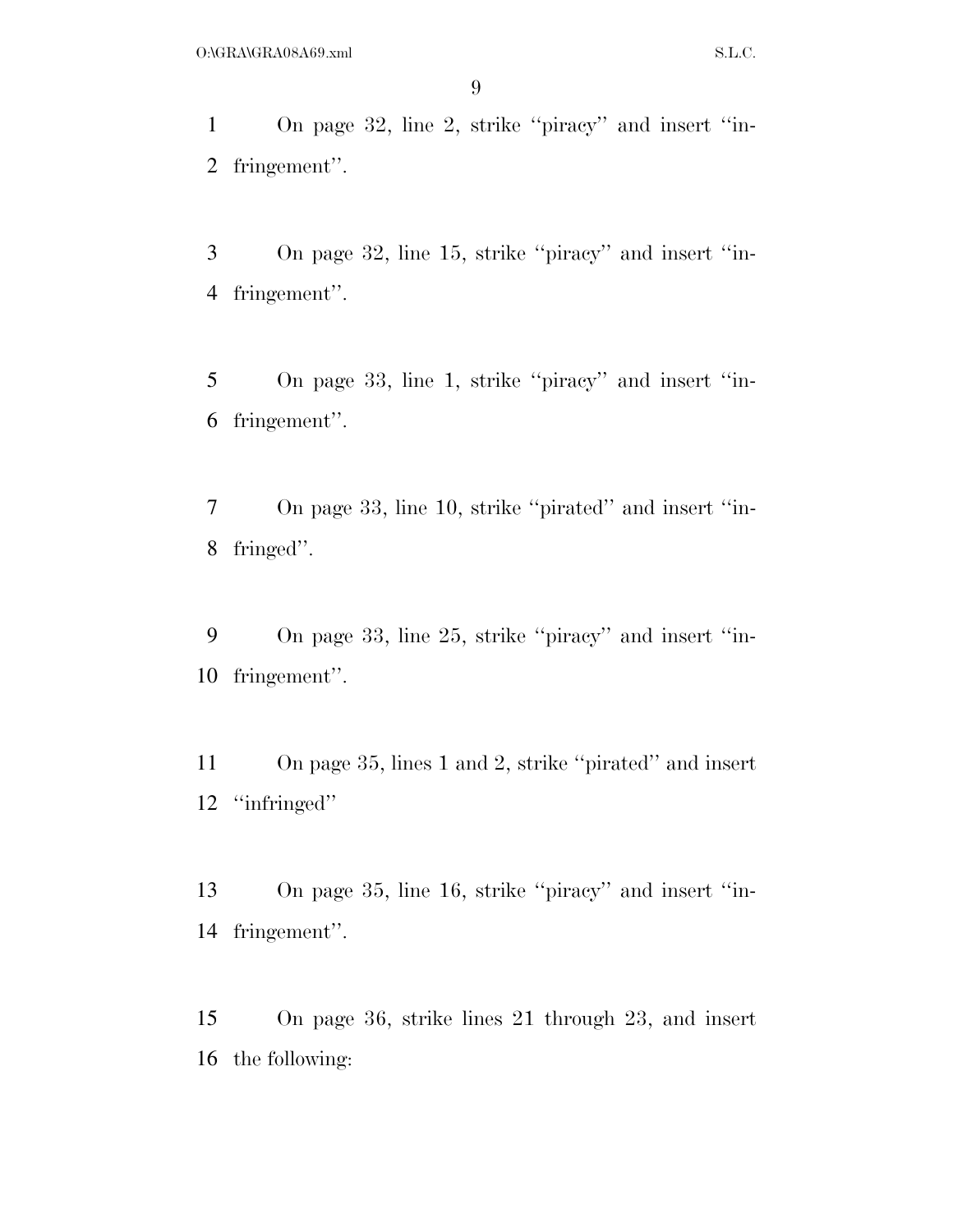(c) RULE OF CONSTRUCTION.—Nothing in this title shall derogate from the powers, duties, and functions of any of the agencies, departments, or other entities listed 4 or included under section  $401(b)(3)(A)$ .

5 On page 40, line 19, strike "90" and insert "75".

 On page 40, line 21, strike '', unless'' and all that follows through ''requirement'' on line 22.

 On page 41, line 22, strike ''that are complex'' and all that follows through ''international'' on line 24.

 On page 42, line 7, strike ''assigned'' and insert ''supported by''.

 On page 42, line 9, strike ''assigned to'' and insert ''supporting''.

14 On page 42, line 12, strike "and".

 On page 42, between lines 12 and 13, insert the fol-lowing: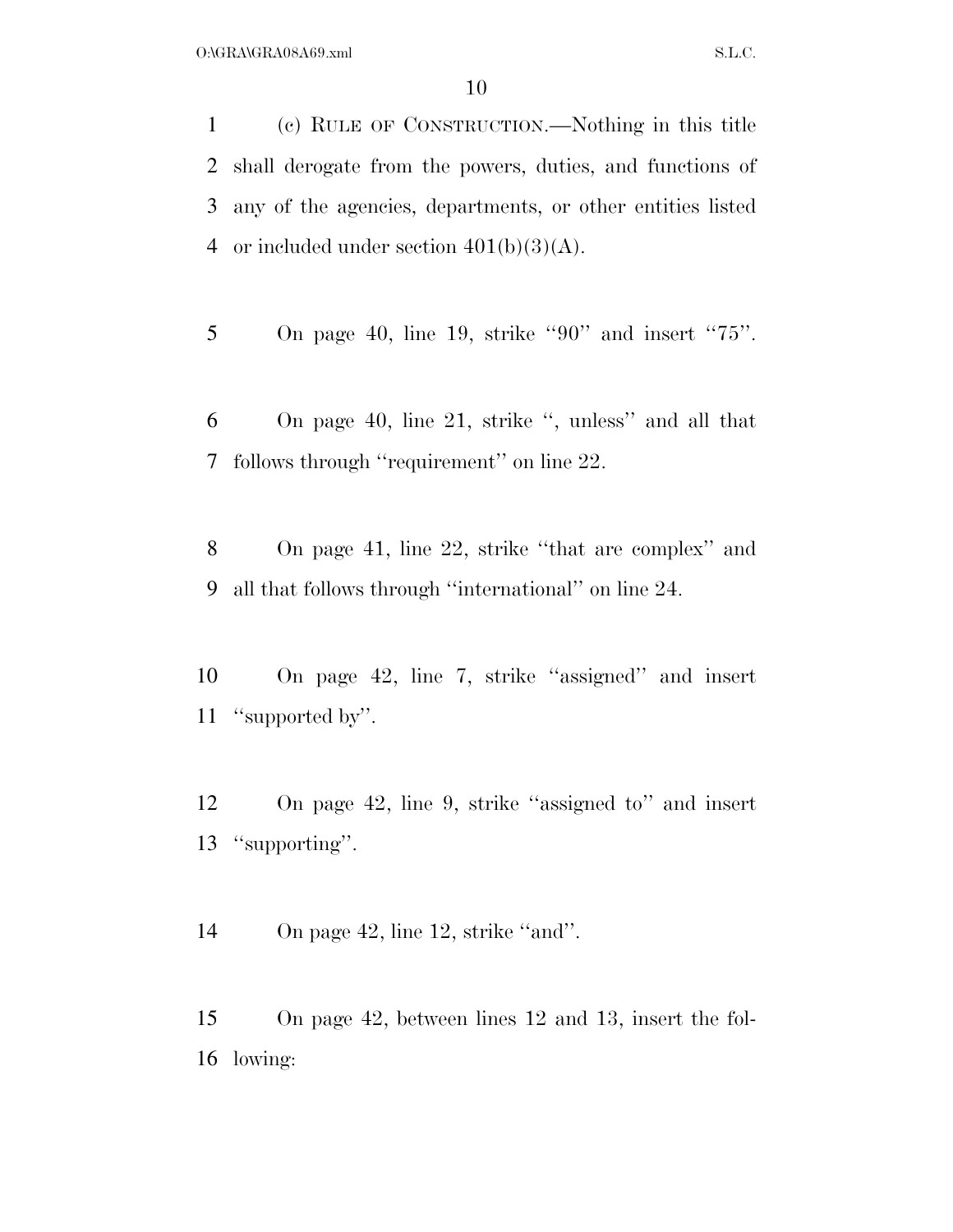| $\mathbf{1}$   | (3) ensure that all Computer Hacking and In-                |
|----------------|-------------------------------------------------------------|
| $\overline{2}$ | tellectual Property Crime Units located at an office        |
| 3              | of a United States Attorney are assigned at least 2         |
| $\overline{4}$ | Assistant United States Attorneys responsible for in-       |
| 5              | vestigating and prosecuting computer hacking or in-         |
| 6              | tellectual property crimes; and                             |
| 7              | On page 42, line 13, strike " $(3)$ " and insert " $(4)$ ". |
| 8              | On page 43, line 10, strike "a Task Force to de-            |
| 9              | velop".                                                     |
|                |                                                             |
| 10             | On page 45, line 12, strike "pirated" and insert "in-       |

fringed''.

- On page 46, line 1, strike ''Coordinating'' and insert ''Assisting in the coordination of''.
- On page 46, strike lines 16 through 19.
- On page 46, after line 19, insert the following: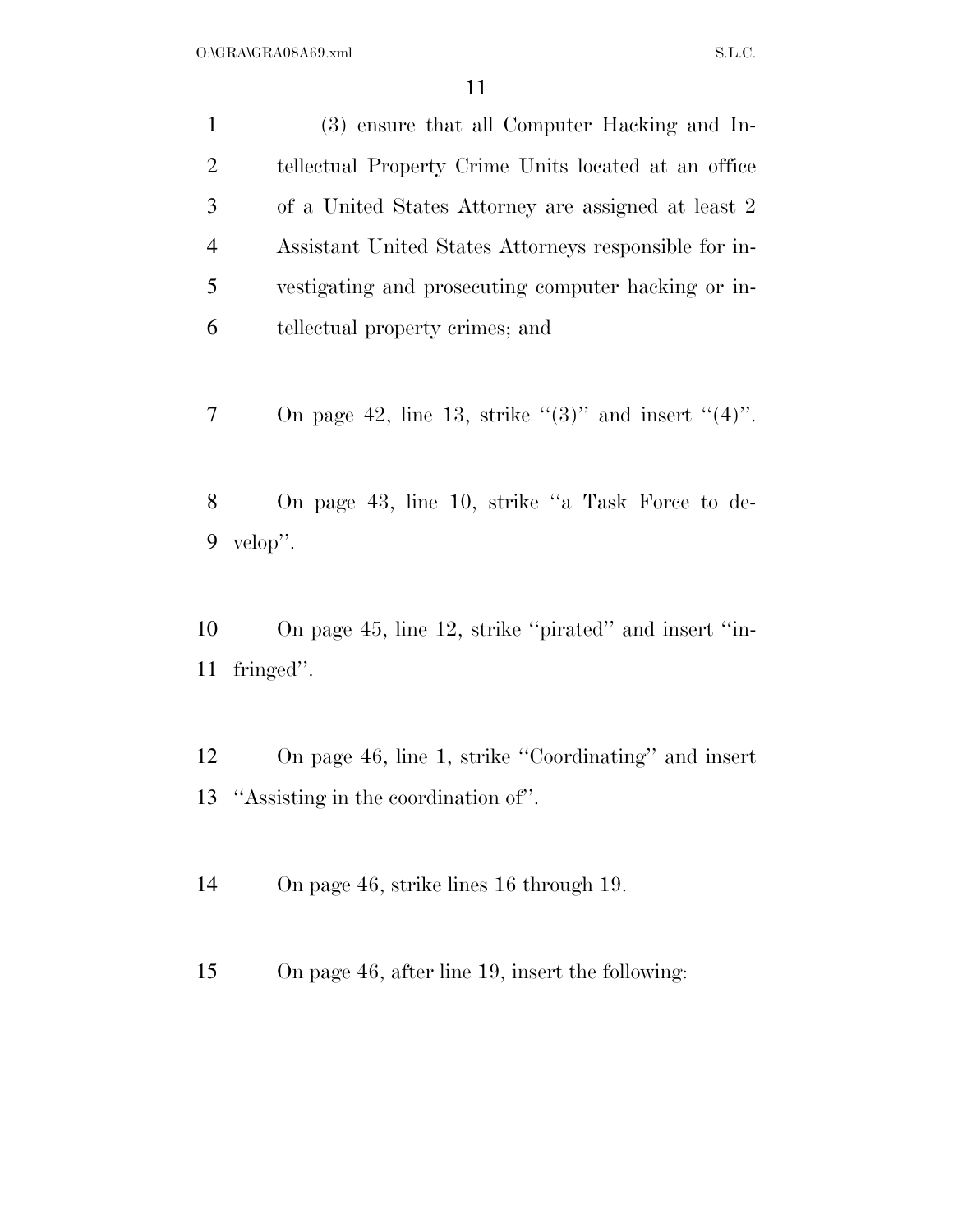## **TITLE VI—MISCELLANEOUS SEC. 601. GAO STUDY ON PROTECTION OF INTELLECTUAL PROPERTY OF MANUFACTURERS.**  (a) STUDY.—The Comptroller General of the Untied States shall conduct a study to help determine how the Federal Government could better protect the intellectual property of manufacturers by quantification of the im- pacts of imported and domestic counterfeit goods on— (1) the manufacturing industry in the United States; and (2) the overall economy of the United States. (b) CONTENTS.—In conducting the study required under subsection (a), the Comptroller General shall exam- ine— (1) the extent that counterfeit manufactured goods are actively being trafficked in and imported into the United States; (2) the impacts on domestic manufacturers in the United States of current law regarding defend- ing intellectual property, including patent, trade- mark, and copyright protections; (3) the nature and scope of current statutory law and case law regarding protecting trade dress from being illegally copied;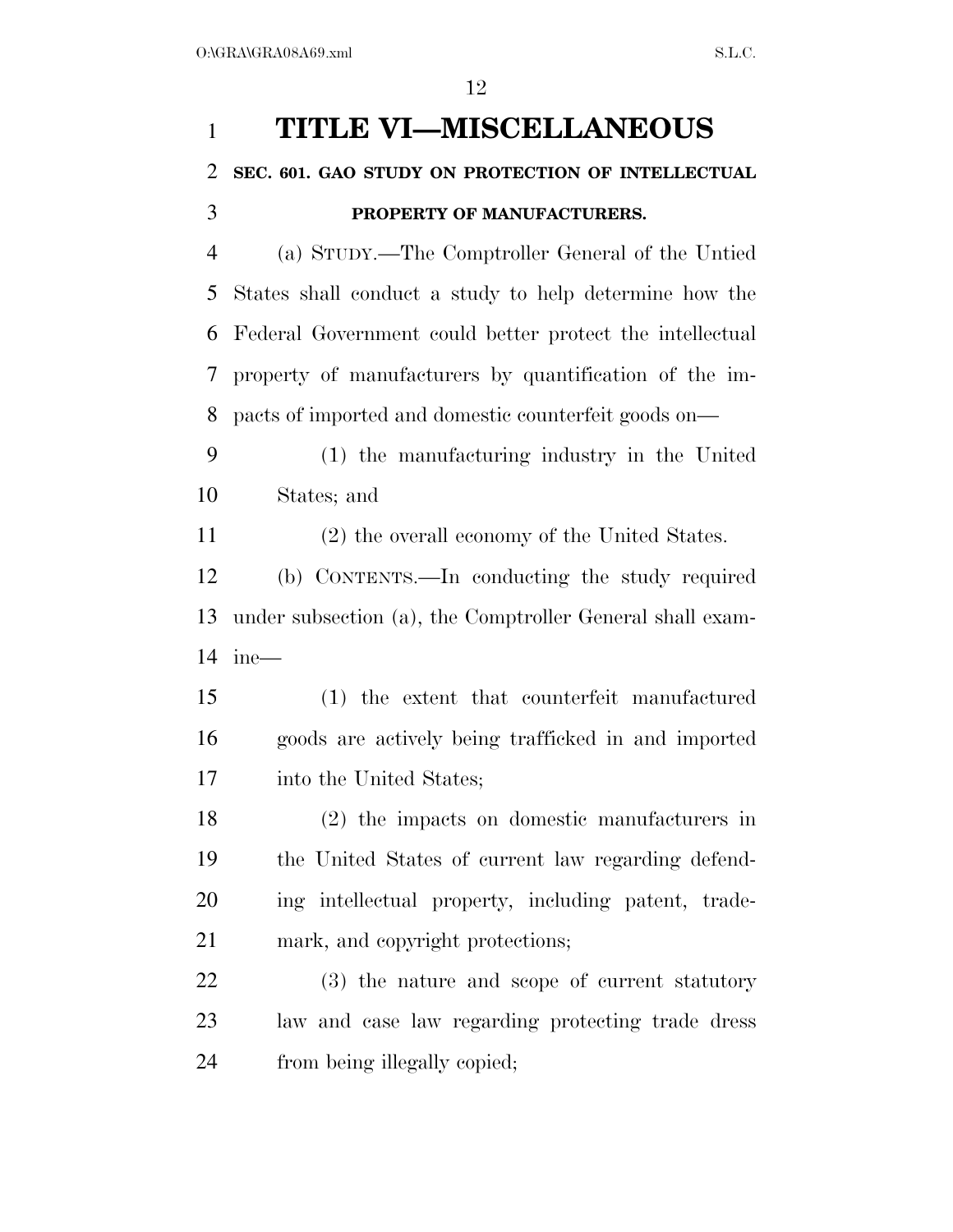| $\mathbf{1}$   | (4) the extent which such laws are being used               |
|----------------|-------------------------------------------------------------|
| $\overline{2}$ | to investigate and prosecute acts of trafficking in         |
| 3              | counterfeit manufactured goods;                             |
| $\overline{4}$ | (5) any effective practices or procedures that              |
| 5              | are protecting all types of intellectual property; and      |
| 6              | $(6)$ any changes to current statutes or rules              |
| 7              | that would need to be implemented to more effec-            |
| 8              | tively protect the intellectual property rights of man-     |
| 9              | ufacturers.                                                 |
| 10             | (c) REPORT.—Not later than 1 year after the date            |
| 11             | of the enactment of this Act, the Comptroller General shall |
| 12             | submit to Congress a report on the results of the study     |
| 13             | required under subsection (a).                              |
| 14             | SEC. 602. SENSE OF CONGRESS.                                |
| 15             | It is the sense of Congress that—                           |
| 16             | (1) the United States intellectual property in-             |
| 17             | dustries have created millions of high-skill, high-pay-     |
| 18             | ing United States jobs and pay billions of dollars in       |
| 19             | annual United States tax revenues;                          |
| 20             | (2) the United States intellectual property in-             |
| 21             | dustries continue to represent a major source of cre-       |
| 22             | ativity and innovation, business start-ups, skilled job     |
| 23             | creation, exports, economic growth, and competitive-        |
| 24             | ness;                                                       |
|                |                                                             |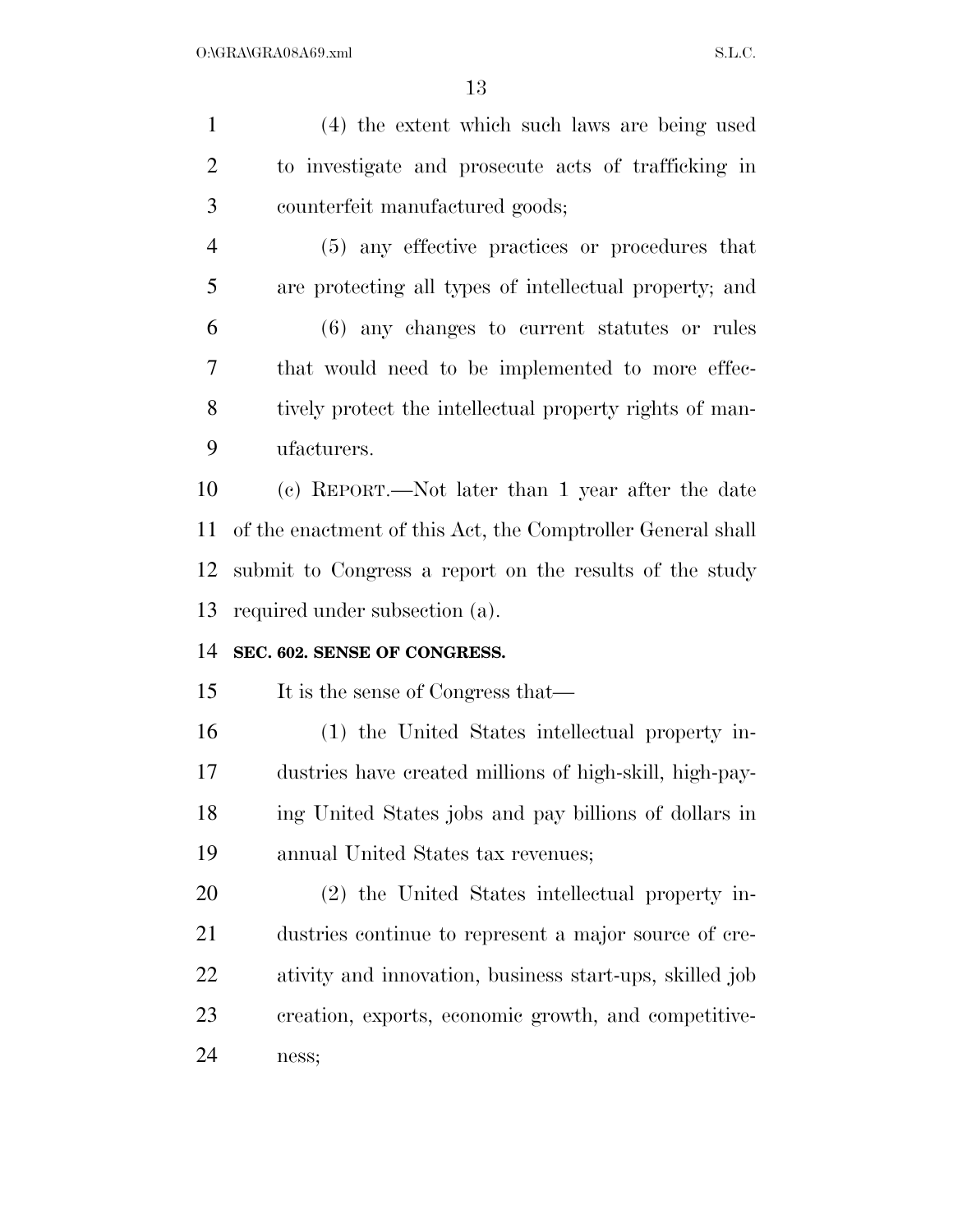(3) counterfeiting and infringement results in billions of dollars in lost revenue for United States companies each year and even greater losses to the United States economy in terms of reduced job growth, exports, and competitiveness;

 (4) the growing number of willful violations of existing Federal criminal laws involving counter- feiting and infringement by actors in the United States and, increasingly, by foreign-based individuals and entities is a serious threat to the long-term vi- tality of the United States economy and the future competitiveness of United States industry;

 (5) effective criminal enforcement of the intel- lectual property laws against such violations in all categories of works should be among the highest pri-orities of the Attorney General; and

 (6) with respect to criminal counterfeiting and infringement of computer software, the Attorney General should give priority to cases—

 (A) involving the willful theft of intellectual property for purposes of commercial advantage or private financial gain;

 (B) where the theft of intellectual property is central to the sustainability and viability of